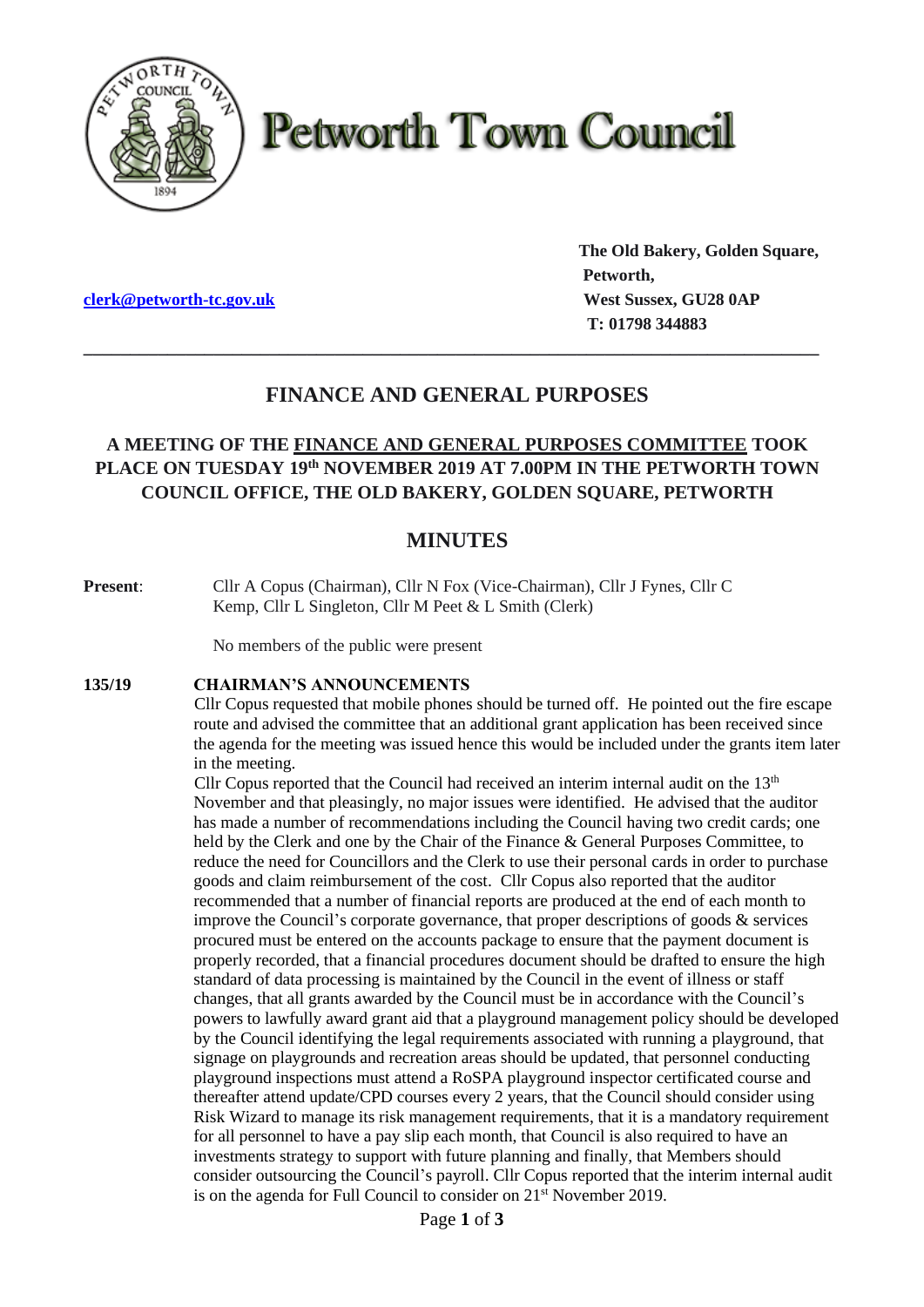# **136/19 APOLOGIES FOR ABSENCE**

Cllr C Sproson

#### **137/19 DECLARATIONS OF INTEREST**

Cllr Copus, Cllr Kemp & the Clerk advised that they have expenses for approval under item 10.

### **138/19 MINUTES OF THE PREVIOUS MEETING**

The Minutes of the meeting held on  $15<sup>th</sup>$  October 2019 were approved and signed by the Chairman as a true and accurate record of the meeting. Proposed Cllr Copus, seconded Cllr Peet, unanimously agreed.

#### **139/19 MATTERS ARISING FROM THOSE MINUTES**

Cllr Copus advised that following our correspondence with Peninsula, they have agreed to end our contract on 19<sup>th</sup> September 2020.

Cllr Copus reported that Flude Commercial have confirmed a credit of £2,188.80 on our account from the service charge year ending  $31<sup>st</sup>$  December 2018 which will offset future payments.

Cllr Copus confirmed that the Clerk has sent an invoice to Petworth Business Association to cover the cost of the 4 new Car Park instruction signs.

#### **140/19 PUBLIC PARTICIPATION SESSION**

No members of the public were present

#### **141/19 OCTOBER 2019 ACCOUNTS**

Cllr Copus presented the detailed income and expenditure statement which showed, at this seven-month stage of the year, that overall we are 5% over the budget with expenditure being incurred above the annual run rate. He advised that this is due to the improvement works at Rosemary Gardens, the cost of which are shown in the October accounts.

#### **142/19 BANK RECONCILIATION AS AT END OCTOBER 2019**

The current account and reserve account bank statements had been reconciled to the accounting system balances. The 2 statements were initialled as reconciled by Cllr Kemp.

#### **143/19 UPCOMING COSTS**

The goods detailed below were unanimously approved: Four sail flags at £79 each. Total of £316 Six light batons at £18.69 each. Total of £112.14 Megaphone at £67.89 Three Sports Ground signs at £102 each. Total of £306 Three defibrillator batteries at £148 each. Total of £444 Apple TV at £149

# **144/19 INVOICES FOR APPROVAL**

Having considered the invoices received, Cllr Fox proposed that these should be approved, seconded by Cllr Singleton with all in agreement. Cllr Copus asked the Clerk to request a copy of the contract in place with Auditing Solutions Ltd.

### **145/19 ELECTRONIC PAYMENTS**

Cllr Copus reported that Cllr Kemp and Cllr Singleton will reconcile September & October's payments before the next meeting.

#### **146/19 SALES INCOME**

The sales income for allotments, Farmers Markets and Petworth Pages were presented by the Clerk who advised that all payments for the summer and autumn editions of Petworth Pages,